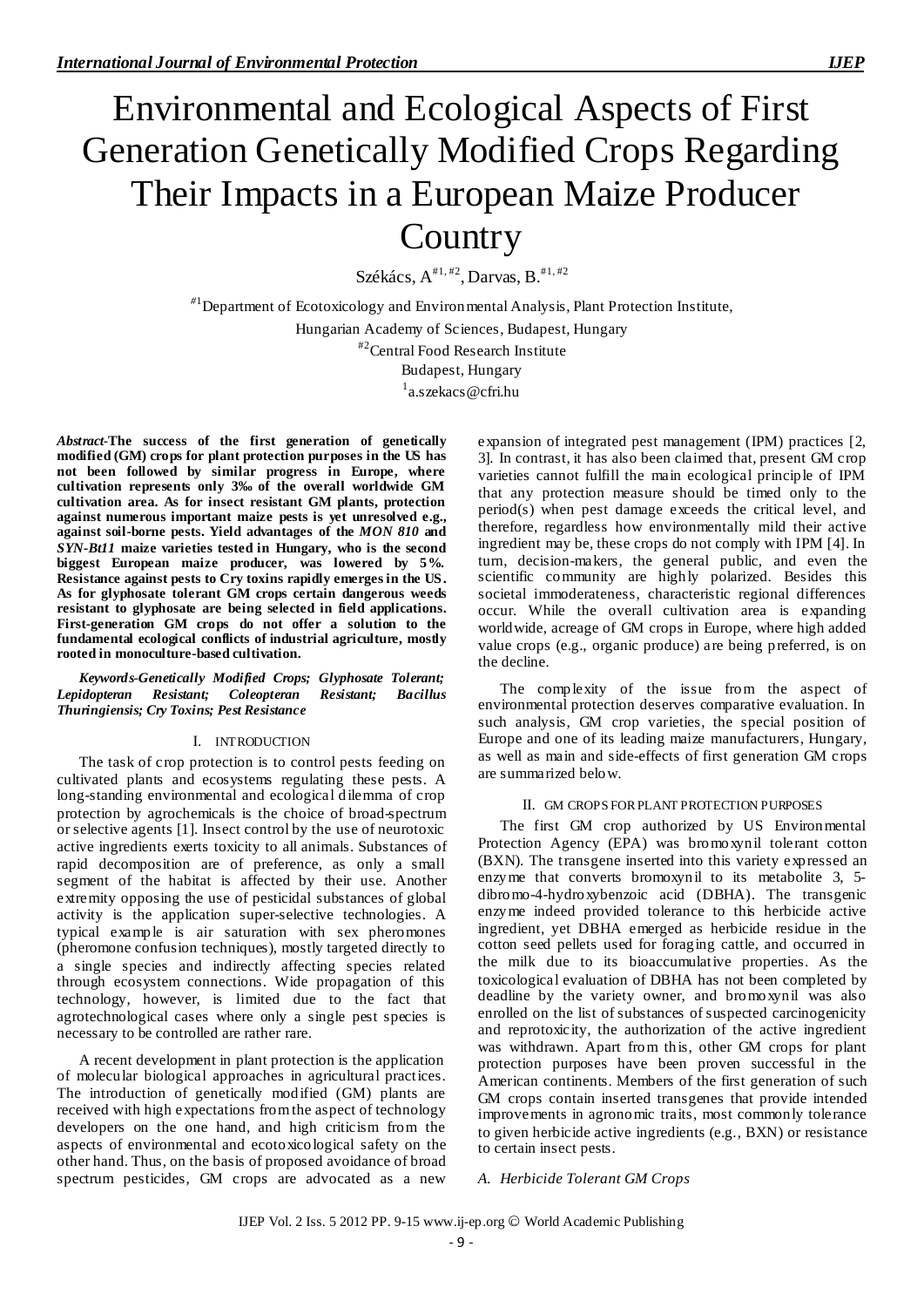Total herbicides (e.g., glyphosate, glufosinate, etc.) kill nearly all plants they come into contact with. Two practically applicable GM strategies have been developed to create tolerance to these substances. One is the placement of a modified, less susceptible active site of the herbicide in plant affected; the other is the induced production of a metabolizing enzyme in plants that convert the herbicide active ingredient into its less phytotoxic derivatives. Thus, one group of the GM crops tolerant to the herbicide active ingredient glyphosate contain a mutant *epsps* gene that expresses a target enzyme in the plant to which glyphosate cannot bind to, and therefore, its inhibitory activity on amino acid biosynthesis does not occur. Such *epsps* transgenes may be of bacterial (*cp4-epsps*) or maize (*m-epsps*, *2m-epsps*) origin. Because these GM plants can survive treatments with glyphosate, residues of glyphosate occur in them. The other group of glyphosate tolerant (GT) plants produces a transgene expressing one of two types of metabolizing enzymes. Thus, these GM plants contain either *gox* or *gat* transgenes. In these cases, glyphosate metabolites amino-methyl-phosphonic acid (AMPA) and glyoxalate (*gox*) or N-acetyl-glyphosate (*gat*) are expected to occur [5]. Several GM plants resistant to another herbicide compound, glufosinate have been developed (containing transgene *pat* codes for the enzyme phosphinothricin acetyltransferase and leads to increased tolerance to herbicides with glufosinate-ammonium as the active ingredient), but glufosinate is a rather costly active ingredient, therefore, the market competitor potential of these crops is low. The *gat* and *pat* genes are commonly used as marker genes, as the use of selection genes encoding resistance to antibiotics (*bla* – ampicillin, *nptII* – kanamycin) meets excessive criticis m. Nonetheless, environmental consequences of tolerance to glyphosate or glufosinate, introduced for marker gene assisted selection of transgenic plants may also be substantial.

## *B. Insect Resistant GM Crops*

The so-called *cry* genes of *Bacillus thuringiensis* strains express crystalline (Cry) protoxins showing pathogenicity to insects with specificity at insect order level. Several sprayable pesticides contain such Cry toxin as active ingredient, i.e., Cry1 + Cry2 toxins (e.g., Dipel), Cry3 toxin (e.g., Novodor) and Cry4 toxin (e.g., Teknar) specific to Lepidopterans, Coleopterans and mosquitoes (Dipterans), respectively. In the alimentary canal of susceptible insects these Cry protoxins are enzymatically activated and subsequently bind to lectin receptors in the midgut, causing perforating microwounds there, and allowing microorganisms of the alimentary tract to enter the insect body cavity and cause lethal sepsis. Cry toxins produced by GM plants can also trigger this effect: these socalled *Bt* plants produce an already active, truncated toxin protein, not necessarily requiring enzymatic activation. Of these *Bt* plants, varieties resistant to the European corn borer (*Ostrinia nubilalis* Hübner) or the corn rootworm (*Diabrotica virgifera virgifera* LeConte) have reached the European registration system.

## III. EUROPE AND GM CROPS

GM crop are cultivated on 160 million hectares' of land worldwide. Approximately 90% of this area is located in the American continents (US, Brazil, Argentina, Canada, Paraguay, and Uruguay), 10% in Asia (India, China, Pakistan) and Africa (South Africa). Europe takes an expressedly rejective position, and represents only 3‰ of the overall worldwide GM cultivation area (mostly in Spain), which may be considered the most significant failure so far of the application of GM crops. Austria, Greece, Germany, Hungary and France announced national moratoria to a given genetic event (*MON 810*), while Poland and Italy joined GMO-free regions with their entire territory. Among European countries not Member States of the European Union, Switzerland, Norway and Serbia announced moratoria. The range of first generation GM crops affects global production of soybean, maize, cotton and canola.

Two different trends may be spotted in the registration processes in Europe. One is the direction of the variety owners, promoted by the World Trade Organization (WTO) and manifested by the decisions of the GMO Panel of the European Food Safety Authority (EFSA). These decisions have been considered in given cases tendentious by civilian organizations, claiming that the authority relies organizations, claiming that the authority relies overwhelmingly on the documentation by the variety owners, and often takes a position in opposition to independent studies. Nearly half of the GM plant variety groups under registration process in Europe belong to Monsanto Corporation, additional significant exploiters are Bayer Crop Science, Syngenta Seeds SAS and Pioneer Hi-Bred (DuPont, Dow AgroScience and Mycogene Seeds). European Union Member States promoting the registration of GM crops include Great Britain and the Netherlands, two most common rapporteur countries for GM variety documentations. It is an absurdity of the present European registration system that the evaluation of the documentation submitted to the authorization process is not dominated by countries determinant in the production of the given crop (e.g., France, Hungary, Italy in case of maize), but by countries selected by the variety owner, often without an insignificant role in cultivation of the crop in Europe. Moreover, it is also an inconsistency in the scientific regulation process that a decision-making board in food safety is responsible for environmental issues as well. If a given problem occurs in at least two member states in Europe, the European Parliament assumes the competency of the European Committee (EFSA as its advisory organ). Member States attempt to maintain their sovereignty in decisionmaking, reflecting their view on the basis of their crop production. In today's Europe, struggling with food overproduction, cultivation of crops with greater labor demand, supporting rural communities, healthy and reserving regional characteristics are preferred.

## *A. Registration Possibilities in Europe*

There are more than one hundred single or stacked genetic event GM plant varieties enrolled under the registration process in Europe, and about half of the authorizations concern maize (Fig. 1). The predominant variety owner among main multinational firms registering GM plants is Monsanto Corp. (Fig. 2).



Fig. 1 GM plant variety groups under registration in the European Union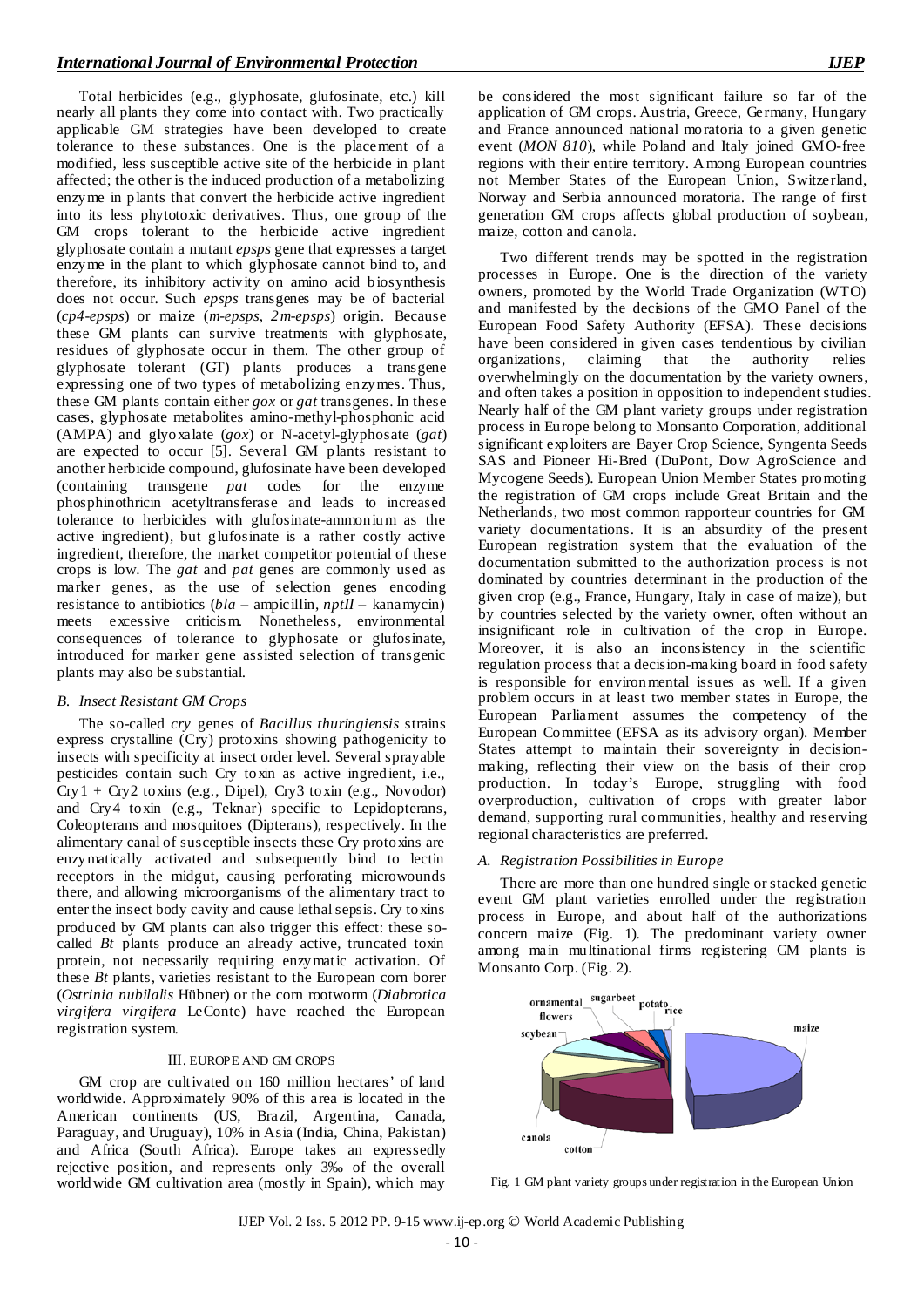

Fig. 2 Main variety owners of GM plant varieties submitted for registration in the European Union

There is a general trend that leading maize and seed producers are not keen on introducing first generation GM maize variety groups of multinational property. GM canola has also entered registration in numerous varieties, a great portion of which has been withdrawn. GM canola is likely to be one of the last GM plants that may receive authorization for sowing in Europe, because the gene center of the *Brassica* genus is located in the Mediterranean Sea region, and these are insect pollinated plants, therefore, extremely high isolation distances (approximately 3 kilometers) would be required.

European GM crop registration conducted by EFSA refers to three areas: application as food or feed, processing or importing such products, and cultivation. The last requires environmental risk assessment by each bio-geographic region of the European Union. This is the most debated issue.

### *B. Hungary and GM Crops*

The regulatory authority of GM plants in Hungary is the Agricultural, Industrial, and Environmental Gene Technology Authority managed by the Ministry of Rural Development. Their activity is in conformity with the decisions of the European Union administration. A precautionary national sowing moratorium on the *MON 810* maize variety group is effective in Hungary since 2005 [6]. Seed inspection for genetic modification, on the basis of highly sensitive RT-PCR technique, is presently very strict in Hungary, especially after 2011, when several seed batches of Monsanto and Pioneer Hi-Bred were found as not labeled items. This does not affect the range of GM plants with authorization for import: GM soybean originated mostly from South America is added to feed admixtures. GM plant content in feed is not indicated, violating the obligatory labeling requirement. As for human consumption, tofu and Mexican type corn chips of US origin are of GM plant content in all likelihood, moreover, batches unlabeled for GM plant content may occur among canned food (less than 5% of the measured samples was more than 0.9% GMO-content), as well as processed or creamed meat products enriched with soybean.

## IV. MAIN EFFECT AND SIDE-EFFECT ANALYSIS OF GM CROPS

#### *A. Main Effects*

The assessment of the main effects of first generation GM crops produced by molecular biological methods of plant biotechnology and corresponding comparative analysis with parallel technologies is the task of agrotechnologists. Today's plant gene technology provided solutions that reached agricultural application for weed control in maize and canola, as well as control of maize pests such as the European corn borer or the Western corn rootworm. Thus, protection against numerous important pests is yet unresolved e.g., against soilborne pests, and further plant pests, as the maize leaf weevil (*Tanymecus dilaticollis* Gyll.), aphids (Aphidoidea) and spider mites (Tetranychidae) in maize, as well as the turnip sawfly (*Athalia rosae* L.), flea-beetles (*Phyllotreta* and other species), aphids and rape pollen beetle (*Meligethes aeneus* F.) in canola. Moreover, these first generation GM crops do not offer a solution against plant pathogens, either. It has been documented that suppression of the damage by the European corn borer reduces *Fusarium* infection of maize kernels. In the Pannonian Biogeographic Region of the European Union (e.g., Hungary), however, this fungal infection is not dominantly linked to damage by this pest, as the European corn borer causes substantial damage in this region only approximately once in a decade and only sporadically. All susceptible larvae of the European corn borer perish on the leaves of *MON 810* maize [7], but kernel damage is also common by the corn earworm (*Helicoverpa armigera* Hübner) [8]. This species consumes the milky maize seeds along the pistil, where the concentration of Cry1Ab toxin is low in *MON 810* maize [9]. National surveys of distinctness, uniformity and stability (DUS) in Hungary, not including main effect studies, revealed that yield advantages of the *MON 810* (DKC 4442YG by Monsanto, PR37R71 by Pioneer Hi-Bred) and *SYN-Bt11* (Alpha Bt by Syngenta) varieties tested was 5% or below. As for herbicide tolerant GM crops, populations of certain dangerous weeds resistant to glyphosate are being selected in field applications due to the variability of the *epsps* gene.

Powles et al. described a *Lolium rigidum* (Gaud.) population resisting 7-11-fold dosage of glyphosate in Australia [10]. Shrestha and Hemree found GT subpopulations of 5-8 leaf stage *Conyza canadensis* (L.) Conq. surviving only 2-4-fold glyphosate doses [11]. According to Powles [12], it is not coincidental that in countries, where GT crops are on the rise (Argentina and Brazil), the occurrence of GT weeds is more frequent. Moreover, he considers this as one of the main obstacles of the spread of GT crops in the agricultural practice (Fig. 3). Glyphosate tolerance is an inherited property. Therefore, accumulation of weeds in the treated areas is to be expected. Genomics studies of the GT populations revealed that mutation of the gene (*epsps*) encoding the target enzyme responsible for tolerance is not infrequent in nature. Reduced or modified uptake or translocation of glyphosate has also been observed, and the metabolic fate of the compound may also become altered in the cell [13], possibly resulting in GT populations. The most important representatives of these weeds of emerging glyphosate tolerance include the Indian goosegrass (*Eleusine indica* L.), horseweed (*C. canadensis*), Johnsongrass (*Sorghum halepense)* (L. Pers.), ribwort plantain (*Plantago lanceolata* L.), Italian ryegrass (*Lolium multiflorum* Lam.) and the common ragweed (*Ambrosia artemisiifolia* L.). It is not difficult to predict, that prolonged cultivation of GT crops will necessitate supplemental herbicide administrations with active ingredients other than glyphosate.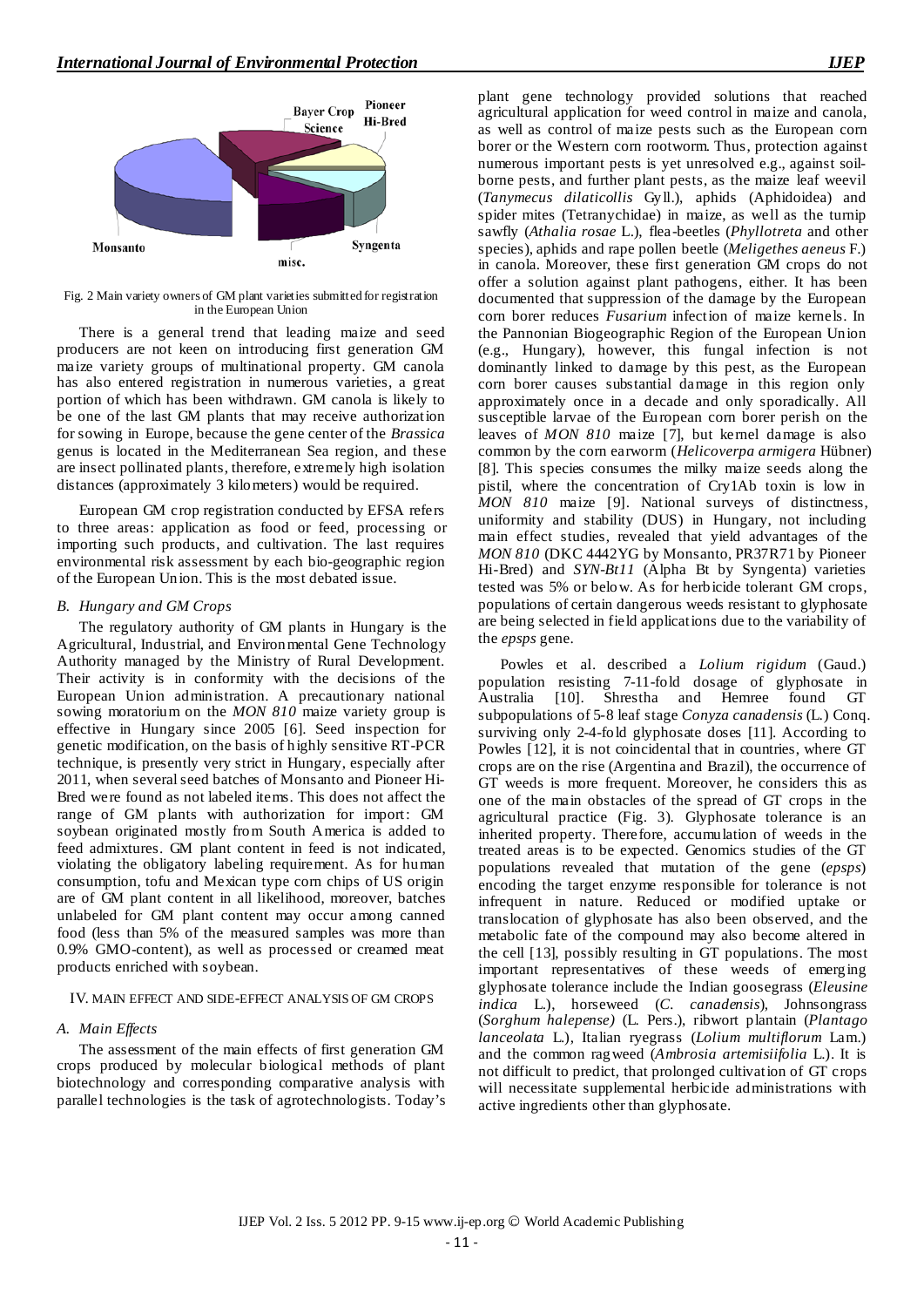

Fig. 3 Worldwide occurrence of various weeds tolerant to glyphosate until 2011, showing greater incidence in regions, where glyphosate tolerant GM crops are being cultivated

Resistance to Cry toxins also rapidly emerges, although its stabilization is slower. During 2005-2006, field-evolved Cry1 toxin resistance has been documented on three noctuid species: *Spodoptera frugiperda* (J. E. Smith) to Cry1F toxin in Puerto Rico, *Busseola fusca* (Fuller) to Cry1Ab toxin in *Bt* maize in South Africa, and *Helicoverpa zea* (Boddie) to Cry1Ac and Cry2Ab toxins in *Bt* cotton in the Southeastern United States [14]. In 2001, Cry1Ab-resistant individuals of *O. nubilalis* were identified from a field collection from Kandiyohi, Minnesota, based on increased survival at a diagnostic Cry1Ab concentration [15]. The resistant strain exhibited later over 800-fold resistance to Cry1Ab. Resistance was primarily autosomal, and was controlled by more than one locus or multiple alleles at one locus.

*Bt* maize varieties producing Cry3 toxin were developed against *Diabrotica* species. Gassmann et al. reported field evolved resistance [16]: Western corn rootworm displayed significantly higher survival on Cry3Bb1 maize in Iowa in 2009, *MON 863* maize variety having been commercialized since 2003. No significant correlation was found among populations for survival on Cry34/35Ab1 (*DAS-59122*) and Cry3Bb1 (*MON 853*, *MON 88017*) maize, suggesting a lack of cross-resistance between these Cry3 toxins.

As seen, elimination of possible resistance is not sufficiently solved for first generation GM crops. On the contrary, the occurrence of resistance problems is reported. Therefore, these herbicide tolerant or insect resistant varieties are subject to obsolescence.

## *B. Side-effects*

Evaluation of side-effects is about the competency of environmental analysis, ecologists/ecotoxicologists, dietetics and economists.

## *1) Environmental Analysis:*

Due to its water solubility, the herbicide active ingredient glyphosate and its decomposition products rapidly permeate among environmental matrices. Its main metabolite AMPA persists for longer periods in the environment [5]. Glyphosate is a hormonal modulating substance. Its formulated herbicide product, Roundup has been documented to kill special cells in the human placenta under in vitro conditions, which effect is further acerbated by formulation additives.

With the occurrence and expanding application of GT crops, and with the new agrotechnological element, postemergence application of glyphosate these crops facilitate, the overall use of glyphosate may double. This jeopardizes the quality of surface and ground waters, the basis of drinking water assets.

It has not been proven in agricultural practice that chemical pressure on environment would be reduced by herbicide tolerant GM crops. Due to the lengthy germination cycle of weeds, at least two glyphosate treatments are being used in maize cultivation. Clarification of the herbicide residue issue is unavoidable, and if special metabolites emerge, their toxicology also needs to be explored and documented.

Open pollinated plants may get cross-pollinated, and thus, the transgene may spread within the species. Traditional or organic maize pollinated with the pollen of Bt maize produces Cry1Ab toxin already in the year of pollination in the seeds. Cry toxins from Bt plants decompose in the environment only when the plant cells containing these truncated toxins have broken down. Bt crops release orders of magnitude more bioavailable toxin into the environment than the amount released with a treatment with a Bt-based bioinsecticide (e.g.,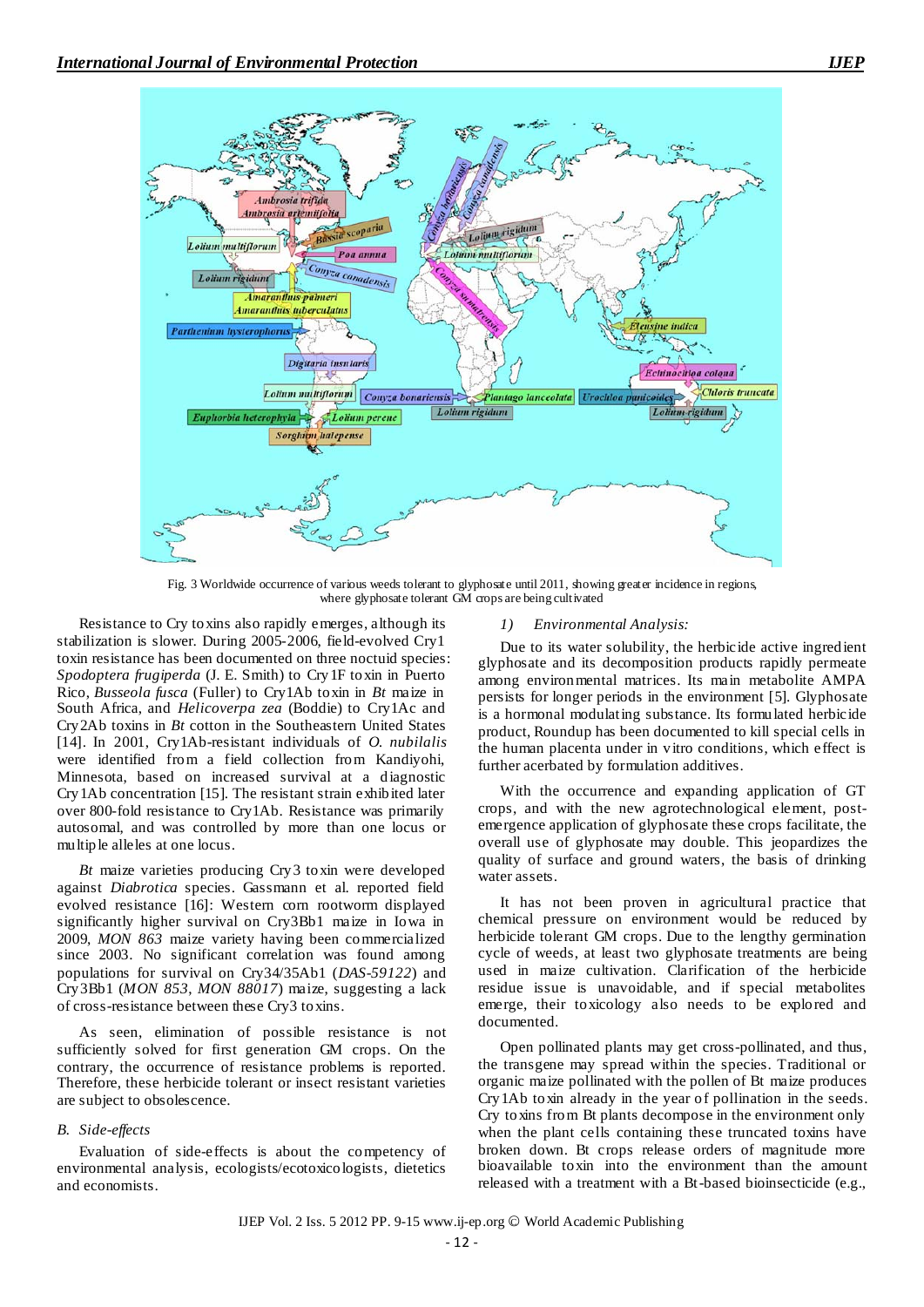Dipel), and approximately 1-4% of Cry1Ab toxin content is still detected from the stubble even one year upon harvest [17].

A single treatment of Dipel bioinsecticide at the registered dosage (1 kg/ha) contains 5-60 mg/ha (average 21 mg/ha) of bioavailable Cry1Ab toxin, while the amount of bioaccessible amount of Cry1Ab toxin is 0.09-8.16 g/ha. In contrast, the production of plant-expressed Cry1Ab toxin was found to be 147-456 g Cry1Ab toxin/ha (Fig. 4), representing 18-56 treatments with Dipel. The level of plant-expressed Cry1Ab toxin can be further elevated by soil fertilization (2-7-fold) and the use of long maturation maize varieties (3-6-fold), representing, in worst case scenarios, in 600-1900 treatments with Dipel [17].



Fig. 4 Cry1Ab toxin production by maize varieties: a long maturation variety (*DK-818 YG*) produces substantially higher toxin amounts even at half crop density, than a middle maturation variety (*DK-440 BTY*)

Moreover, it is necessary to mention that, stacked genetic events may further elevate toxin production (2-fold). These ratios are even higher if lower bio–accessible Cry1Ab protoxin content biopesticides or bioavailable Cry1Ab toxin contents are considered.

#### *2) Ecotoxicology:*

The effects of GM crops on the ecosystems vary tremendously. The domestic faunistics studies performed so far, sponsored by GM variety owners, are hindered with fundamental errors, if they report data on adult insects collected with insect traps in small-scale field experiments. Field size has to reach a magnitude that exceeds the lifespan propagation size of the species studied. Studies are needed to be performed in larval stages, because the main effect of Cry toxins is exerted in these stadia. Verification of the effect in laboratory tests is necessary in all positive cases. Other tests are suitable to study non-target effects. For example, certain shredder organisms avoid stubble of Cry toxin content at the level of sensing [18, 19].

Pollen containing Cry toxin drifting off the fields may modify the habitat quality of the area and its borders, which can cause risks to rare and nationally protected butterflies [20]. European butterflies living on stinging nettle (Urtica dioica L.) and Rubus spp. at the perimeters or thorn apple (Datura stramonium L.) at the first 50 meters of maize fields are at high risk of exposure, in particular, larvae of the peacock butterfly (Nymphalis io L.) and other protected species in Central Europe [2].

Environmental risk assessment of agrochemical or agrobiotechnological substances is based on the identification and estimation of negative effects and a subsequent evaluation of real exposures in agricultural practice. Secondary effects on non-target species are often tested experimentally on model organisms to describe the potential effects. In the assessment of possible non-target effects, regulatory frameworks should advocate a tiered approach. Early tier (laboratory) tests are assumedly conducted under worst case conditions [2], yet laboratory conditions with ample food supply and favorable climatic circumstances usually do not represent worst cases, where additional stressors (low temperature, rain, food shortage, parasitoids and diseases) are likely to exacerbate the effect [22]. For example, N. io larval populations are regularly strongly reduced by an endemic pathogen (cypovirus 2) and certain parasitoids e.g., Sturmia bella (Meigen), Tachinidae and Microgaster subcompleta Nees, Ichneumonoidea and Pteromalus puparum L., Pteromalidae) in the Pannonian Biogeographic Region. These natural controlling agents may divide a single N. io population into different susceptible and tolerant subpopulations, modulating the effect of an additional pathogenic factor such as food containing Cry1Ab toxin. Moreover, active substances may also exert indirect tritrophic effects. Although several of the proposed conclusions and recommendations were claimed restrictive and premature [23], it is essential for a suitable environmental risk assessment to include direct and indirect effects on natural enemies, which may not be resolved in a mechanistic and simplified decision procedure.

If any element of the ecosystem is eliminated (see glyphosate), the entire food-chain it is contained in is affected in a network of indirect effects. Thus, destruction of the host consequently reduces the population(s) of its natural enemies, particularly specialized parasitoids. Total herbicides exert even more drastic effects by liquidating food-chains based on all eliminated weed species.

#### *3) Dietetics:*

The attention of the world was called upon possible dietetics affects of GM crops by Árpád Pusztai [24]. Toxicological assessment of the variety documentations is not unambiguous either, as seen for example in the case of maize variety MON 863. In 2002, Monsanto Company submitted an application to the German authorities to import MON 863 maize into the European Union. The submission contained a 13-week rat feeding study, performed by a third company (Covance Labs Inc.), with statistical analysis by Monsanto [25]. Based on the results EFSA GMO Panel stated that there are no concerns over the safety of this variety.

A Court of Appeal action in Germany in 2005 allowed public access to the raw toxicity data, and in an independent analysis, Séralini et al. [26], concluded that the MON 863 consumption affected the main organs of detoxification. The EFSA GMO Panel re-evaluated the statistical methods, and stated that the observed differences in test parameters were not indicatives of adverse effects, and the new statistical analysis had not raised toxicologically relevant issues. Additional studies with maize of MON 863 and other genetic events also came to the same conclusion [27, 28]. Further statistical analysis done by de Vendômois et al., however, clearly revealed new, sex- and often dose-dependent sideeffects (mostly associated with the kidney and liver, but to some extent also with the heart, adrenal glands, spleen and the hematopoietic system) for three genetic events (MON 810 –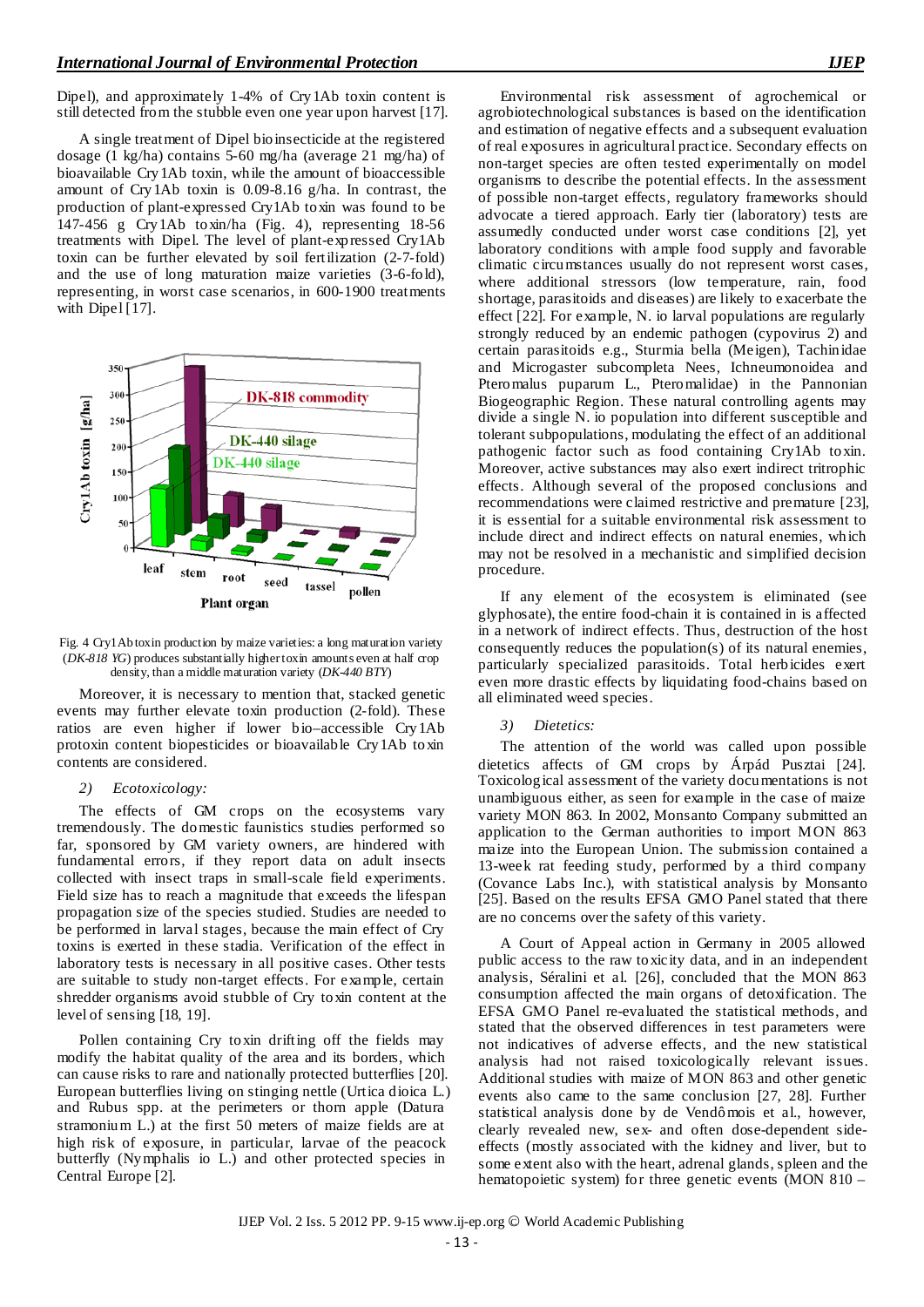cry1Ab gene, MON 863 – cry3Bb gene, MON 603 – cp4 epsps gene) [29], assumedly due to unpredictable insertional mutagenesis or metabolic effects, or to new pesticide residues [30]. Therefore, as chronic health effects including cancerous, hormonal, reproductive, nervous or immune diseases are increasing worldwide, gender differences and the non-linear dose- or time-related effects should be particularly considered in toxicology, mainly in attempts to reveal hormonedependent diseases and first signs of toxicities [31]. Upon commercialization of GM crops, especially stacked events, the standard toxicological evaluation is even more seriously inadequate as the so-called "cocktail effects" are not taken into consideration.

#### *4) Economy:*

The European corn borer is not significantly pest-related to its effective natural parasitization in the Pannonian Biogeographic Region of the European Union; therefore, Hungarian farmers do not even take protectory steps against this insect. Weed control with the use of glyphosate does not solve any so far unresolved issue. Glufosinate represents an expensive technology, while glyphosate is of medium price. Bt crops resistant to the corn earworm are the closest to be in principle considered. Here targeted comparison with crop rotation and the use of conventionally bred varieties (e.g., variety SUM 1352) has to be performed.

Separated cultivation of GM crops lays a heavy burden on the countries authorizing public cultivation. Authorization and regulatory authorities need to be operated, GM produce need to be labeled, moreover, transported and stored separately from conventional varieties, as well as certified on the basis of special instrumental analyses, which requires a laboratory network of sufficient analytical capacity, while the cost can reach USD 140-270 per sample, and certification of a trade consignment may require the analysis of 4-8 samples. This brings producers of organic (ecological) goods and seed producers into an unmaintainable situation, and conventional plant breeders become outworkers of GM variety owners due to the patent status of the genetic events. In parallel, farmers also fall into a dependant position to the variety owners through their seed contracts and forbiddance of saving seeds of GM crops, while consumers pay significantly higher price, due to the increased costs of quality control for a practically unamended product quality.

#### V. CONCLUSIONS

Both environmental and human toxicological side-effects of GM crops vary by each genetic event and each GM variety. That is why GM crops are evaluated on a case-by-case basis. Nonetheless, certain conclusions can be generalized.

On the one hand, first-generation GM crops are directly related to agrochemical technologies: herbicide tolerant GM crop rely on the use of given herbicides, and insect resistant GM crops produce entomopathogenic toxins that are closely related to similar toxins registered as active ingredients of bioinsecticides. In consequence, the use of these GM crops have to comply with all chemical safety regulations regarding the active ingredient(s) their use is related to, and also with all genetic safety requirements that apply to agricultural biotechnology.

On the other hand, first-generation GM crops do not offer a solution to the fundamental ecological conflicts of industrial agriculture, which mostly rooted in monoculture-based cultivation. Instead, they provide a novel technological means for intensive agriculture. Therefore, ecological concerns regarding agrochemical protection against agricultural pests also apply (although in cases to a lesser extent) to GM crops, particularly where an immediate comparator (such as Bt bioinsecticides in the case of Bt maize) is available.

#### ACKNOWLEDGMENT

The Authors thank the Hungarian Ministry of Environment and Water (Dr. Katalin Rodics) and its successor, the Hungarian Ministry of Rural Development (Prof. József Ángyán, State Secretary) for financial support.

#### **REFERENCES**

- [1] Darvas and L. A. Polgár, "Novel type insecticides: specificity and effects on non-target organisms," in Insecticides with Novel Modes of Action, Mechanism and Application, I. Ishaaya and D. Degheele, Eds., Springer-Verlag, Berlin, Germany, pp. 188–259, 1998.
- [2] J. Romeis, M. Meissle and F. Bigler, "Transgenic crops expressing Bacillus thuringiensis toxins and biological control," Nature Biotechnology, vol. 24, pp. 63–71, 2006.
- [3] U.S. National Research Council, The impact of genetically engineered crops on farm sus-tainability in the United States, National Academies Press, Washington DC, USA, 2010.
- [4] Székács and B. Darvas, "Comparative aspects of Cry toxin usage in insect control," in Advanced Technologies for Managing Insect Pests, I. Ishaaya, S. R. Palli and R. Horowitz, Eds., Springer-Verlag, Berlin, Germany, in press, 2011.
- [5] A. Székács and B. Darvas, "Forty Years with Glyphosate," in Herbicides – Properties, Synthesis and Control of Weeds, Hasaneen MNAE-G Ed., InTech, Rijeka, Croatia pp. 247–284, 2012. Available: [http://www.intechopen.com/articles/show/title/forty-years-with](http://www.intechopen.com/articles/show/title/forty-years-with-glyphosate)[glyphosate](http://www.intechopen.com/articles/show/title/forty-years-with-glyphosate)
- [6] B. Darvas and A. Székács, Eds., Hungarian Background on Views of 1st Generation Genetically Modified Plants, Agricultural Committee of the Hungarian Parliament, Budapest, Hungary, 2011. Available: <http://www.kormany.hu/download/2/9d/20000/GenetEM.pdf>
- [7] A. Székács, É. Lauber, E. Takács and B. Darvas, "Detection of Cry1Ab toxin in the leaves of MON 810 transgenic maize," Anal. Bioanal. Chem., vol. 396, pp. 2203–2211, 2010.
- [8] B. Darvas, H. Bánáti, E. Takács, É. Lauber, Á. Szécsi and A. Székács, "Relationships of Helicoverpa armigera, Ostrinia nubilalis and Fusarium verticillioides on MON 810 maize," Insects, vol. 2, pp. 1–11, 2011.
- [9] A. Székács, É, Lauber, J. Juracsek and B. Darvas, "Cry1Ab toxin production of MON 810 transgenic maize," Environ. Toxicol. Chem., vol. 29, pp. 182–190, 2010.
- [10] S. B. Powles, D. F. Lorraine-Colwill, J. J. Dellow and C. Preston, "Evolved resistance to glyphosate in rigid ryegrass (Lolium rigidum) in Australia," Weed Science, vol. 46, pp. 604–607, 1998.
- [11] A. Shrestha and K. Hemree, "Glyphosate-resistant horseweed (Conyza canadensis L. Cronq.) biotype found in the South Central Valley," California Agriculture, vol. 61, pp. 267–270, 2007.
- [12] S. B. Powles, "Evolved glyphosate-resistant weeds around the world: lesson to be learnt," Pest Management Science, vol. 64, pp. 360–365, 2008.
- [13] D. L. Shaner, "Role of translocation as a mechanism of resistance to glyphosate," Weed Science, vol. 57, pp. 118–123, 2009.
- [14] B. E. Tabashnik, J. B. J. van Rensburg and Y. Carriére, "Field-evolved insect resistance to Bt crops: definition, theory, and data," J. Econ. Entomol., vol. 102, pp. 2011–2025, 2009.
- [15] A. L. B. Crespo, T. A. Spencer, A. P. Alves, R. L. Hellmich, E. E. Blankenship, L. C. Magalhäesa and B. D. Siegfried, "On-plant survival and inheritance of resistance to Cry1Ab toxin from Bacillus thuringiensis in a field-derived strain of European com borer, Ostrinia nubilalis," Pest. Manag. Sci., vol. 65, pp. 1071–1081, 2009.
- [16] A. J. Gassmann, J. L. Petzold-Maxwell, R. S. Keweshan and M. W. Dunbar, "Field-evolved resistance to Bt maize by western com rootworm," PLoS ONE, vol. 6 (7), pp. e22629, 2011. (DOI: 10.1371/journal.pone.0022629).